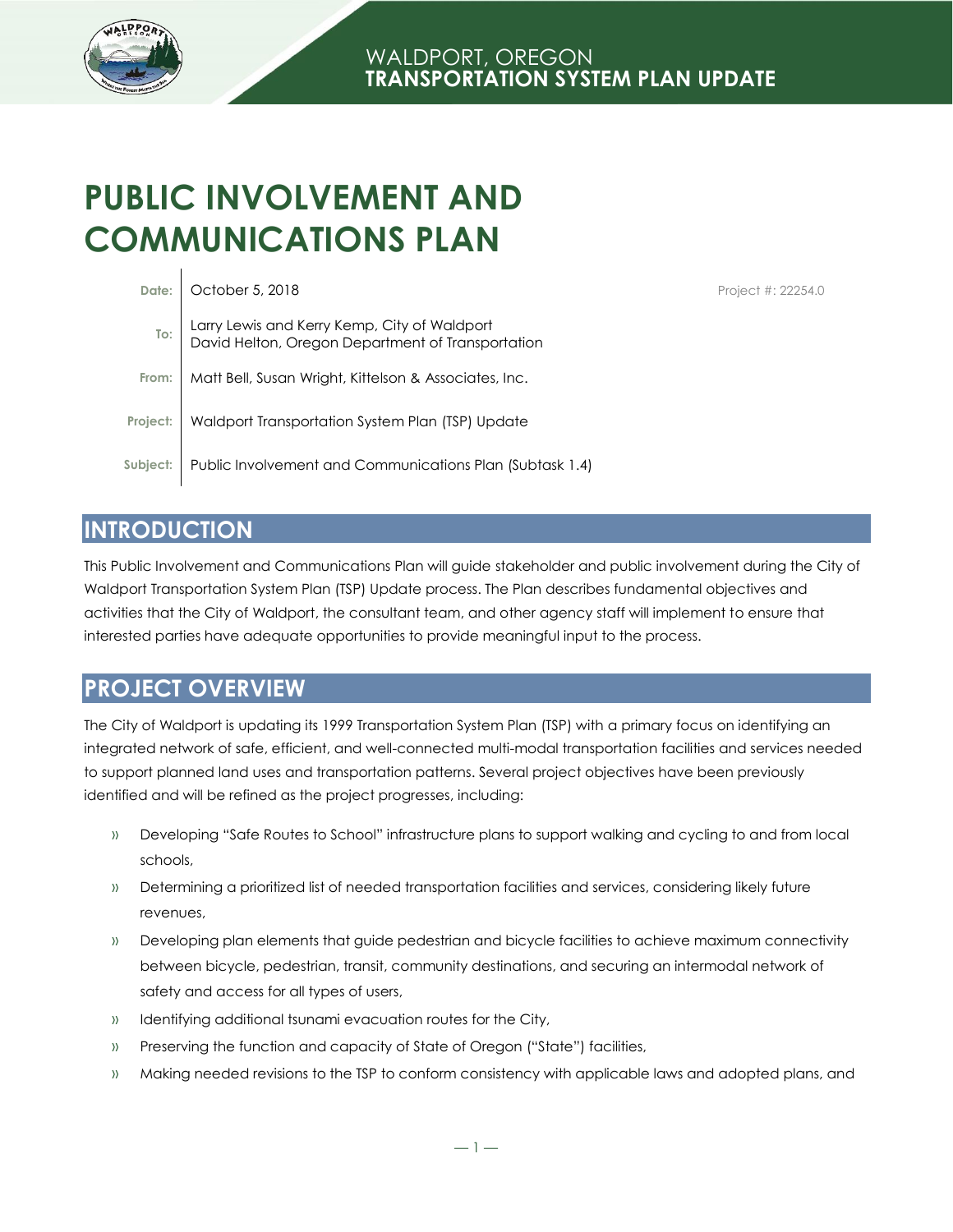



» Developing implementation policies which support a safe, convenient, and economical transportation system for all modes.

The City will engage community residents, property owners, and other interested stakeholders throughout the process. The process will include online engagement, public meetings, and a Project Advisory Committee (PAC) that meets regularly throughout the project.

### **PUBLIC INVOLVEMENT GOALS**

The purpose of the public involvement program is to share information and gather input regarding the needs and issues of Waldport residents, the public, stakeholders, and interested parties.

The public involvement goals are to:

- » Communicate complete, accurate, understandable, and timely information to the public.
- » Seek participation of all potentially affected and/or interested individuals, communities, and organizations.
- » Provide meaningful public involvement opportunities and demonstrate how input has influenced the process.
- » Seek participation of Civil Rights Act of 1964 Title VI/Environmental Justice groups, including disabled, lowincome, limited English proficiency, minority or other underserved groups in the project area.
- » Ensure that the public involvement process is consistent with applicable state and federal laws and requirements and is sensitive to local policies, goals, and objectives.

# **ROLES AND RESPONSIBILITIES**

An outline of responsibilities for each project team member is provided below to clarify the expected contributions from each member:

#### **CITY STAFF**

- » The Public Involvement and Communications Program must comply with Statewide Planning Goal 1. The City will consider environmental justice issues and consider Title VI of the Civil Rights Act of 1964 regarding outreach to minorities, women, and low-income populations.
- » Establish and prepare PAC committee roster and an "Interested Parties List" that will include parties who have expressed interest in the project, for notification of project progress, meetings and presentations, but will not serve as PAC members.
- » Distribute fact sheets, post fact sheets on their social media accounts, and post the project overview video on their social media accounts.
- » Arrange, advertise, and conduct PAC meetings.
- » Transmit any comments received outside of the processes in this statement of work to the Consultant.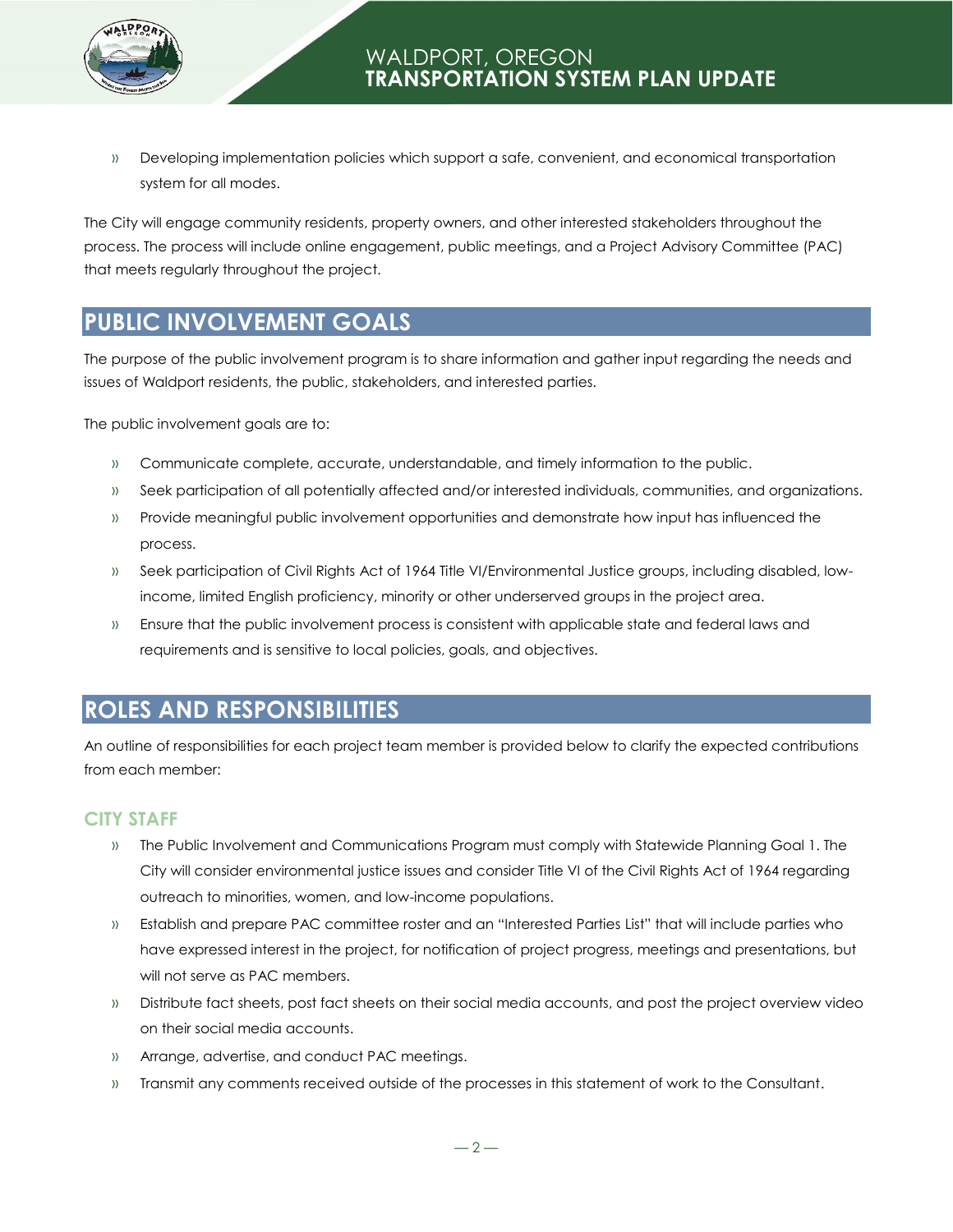

- » Review draft memos prior to meetings and provide consolidated comments from City staff and PAC members received following the meetings.
- » Confirm that meetings include outreach to and opportunity for representatives of the following interests to be heard: property owners, property developers, business owners, residents-at-large, local government agencies, freight, and environmental justice.
- » Provide Spanish translation services at the public open houses and for individual project communications.

#### **ODOT STAFF**

- » Attend PAC meetings
- » Review draft memos prior to PAC meetings
- » Provide comments at the PAC meetings

#### **PROECJT ADVISORY COMMITTEE (PAC) MEMBERS**

- » Attend PAC meetings
- » Review draft memos prior to PAC meetings
- » Provide comments at the PAC meetings

#### **CONSULTANT TEAM**

- » Arrange and facilitate an initial Kick-Off Meeting, provide a written agenda prior to the meeting, and provide a meeting summary following the meeting.
- » Arrange PMT teleconferences, provide a written agenda prior to each teleconference, and provide a meeting summary following each teleconference.
- » Prepare a draft and final Public Involvement and Communications Plan.
- » Prepare a draft and final Public Involvement and Communications Summary Report.
- » Develop and maintain a stakeholder database and log public comments, questions, and concerns to forward to the City for response.
- » Establish and maintain a project website for the entire project. The website is to remain active for a minimum of six (6) months following project completion.
- » Prepare a project overview video.
- » Prepare a project fact sheet.
- » Prepare a revised project schedule and deliver the initial refined project schedule to the PMT after the Kick-Off Meeting.
- » Prepare a meeting schedule, agenda, supporting materials, and meeting minutes for PAC meetings.
- » Prepare draft news releases for, produce, and host online open houses.
- » Conduct joint planning commission and city council work sessions.
- » Prepare Title VI report documenting outreach for all low income, race, gender, and age groups.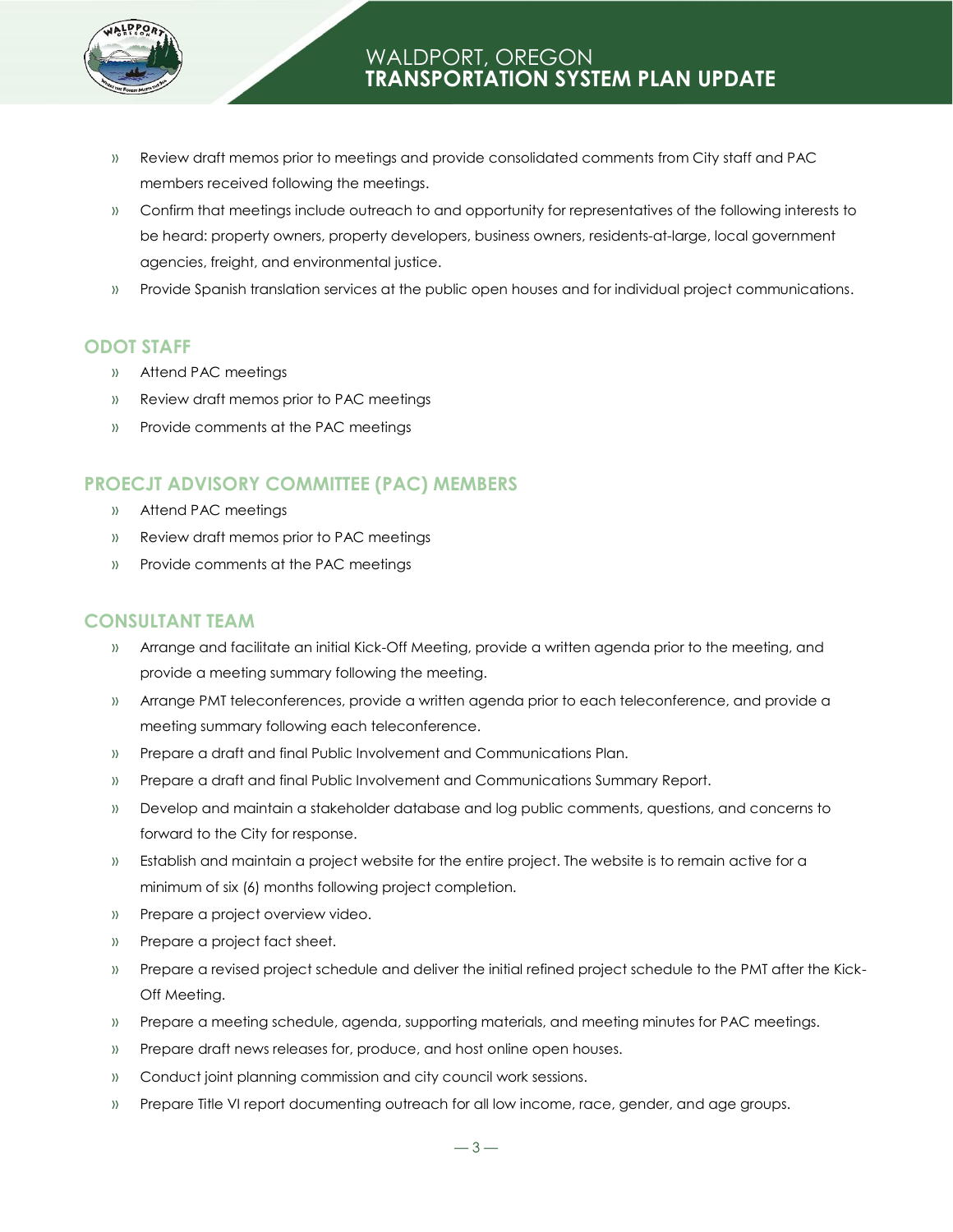

### **PROJECT IDENTITY**

A unique project identity makes project deliverables easily identifiable to the public and provides consistency in finding project information. Elements of this memo (headers, footers, text, tables, and color schemes) reflect the unique project identify we have developed for the Waldport TSP Update. We propose creating similar graphics using the City of Waldport's logo and color scheme across the project website, fact sheet, reports and documents, and project advertising.

# **KEY MESSAGES TO COMMUNICATE**

#### **OVERALL MESSAGE**

This project will update the City of Waldport's 1999 Transportation System Plan. The project will identify goals and policies to provide a safe, efficient, well-connected multi-modal transportation network based on the needs of existing and planned land uses.

#### **PROJECT NEED**

- » The Waldport TSP was adopted in 1999. Since that time, growth and change in land use locations has occurred. The City has transportation-related deficiencies that need to be addressed in the updated TSP.
- » The 1999 TSP needs to be updated to include new 20-year planning horizon, including revised population projections, planned and funded transportation project list updates, funding options, and new applicable laws and adopted plans.
- » Bicycle, pedestrian and transit elements are limited in scope in the 1999 TSP and need additional work to make the Updated TSP a true multi-modal plan to serve the City's transportation needs.
- » The City was awarded a Department of Land Conservation and Development (DLCD) grant to address tsunami evacuation routing, which the updated TSP may help to inform.
- » Subsequently, the relocation of the elementary, middle, and high school from lowland area to upland area and the construction of the Oregon Coast Community College result in the need to identify any barriers and hazards to children walking and biking to schools.

#### **COMMUNITY CONCERNS**

Initial interviews with stakeholders helped identify key community issues, concerns and questions about the TSP update process. These may include:

- » Alsea Highway (OR34) and US 101 traffic calming measures, streetscape improvements, and multi-modal facilities and crossings,
- » Upland-Lowland Street connectivity,
- » Crestline Drive,
- » Tsunami evacuation routes and land use impacts,
- » Barriers and hazards to children walking or biking within two miles of the schools,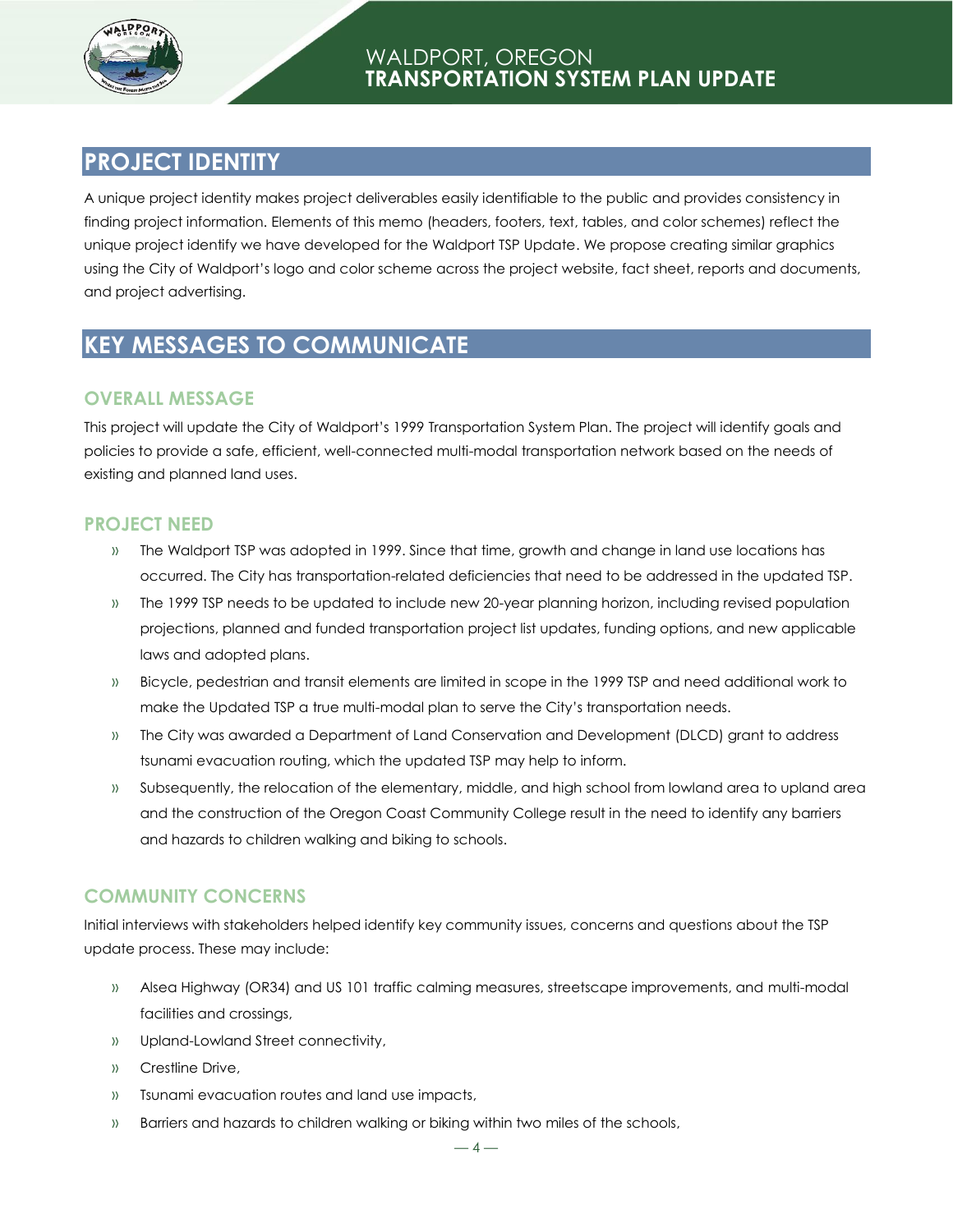

- » Underutilized weigh station along OR 101
- » Pedestrian access to Woodland Park for everyday use and tsunami evacuation needs,
- » Preferred route for US 101 to industrial park, and
- » Connectivity to Port of Alsea.

# **IDENTIFYING STAKEHOLDERS: WHO'S INVOLVED?**

The public and stakeholder involvement efforts seek participation of all potentially affected and/or interested individuals, communities, and organizations. To date, the Waldport TSP Update team has identified several stakeholders and types of stakeholder groups to engage in the process. The public involvement process will seek to engage the following potentially affected stakeholder's categories:

- A. City Planning Department
- B. City Public Works and Engineering Department
- C. City Transit Department
- D. City Parks and Recreation Department
- E. City Police and Fire Departments
- F. City's Community Services Department
- G. Lincoln County
- H. Department of Land Conservation and Development
- I. ODOT (Region 2 Traffic, TPAU, ODOT Rail, ODOT Transit, Region 2 Planning, and Region 2 Environmental)
- J. Lincoln County Transportation Service District
- K. Oregon Parks and Recreation Department
- L. Local Business Community
- M. City Council
- N. Planning Commission
- O. School District
- P. Oregon Coast Community College
- Q. Chamber of Commerce
- R. School District's bus provider
- S. Local and statewide freight
- T. Active Transportation Advocates
- U. Representative of the transportation disadvantaged
- V. Representatives from Title VI communities
- W. Other as deemed appropriate by the City or invited by the City to participate in individual meetings when certain expertise is required or at particular times throughout the Project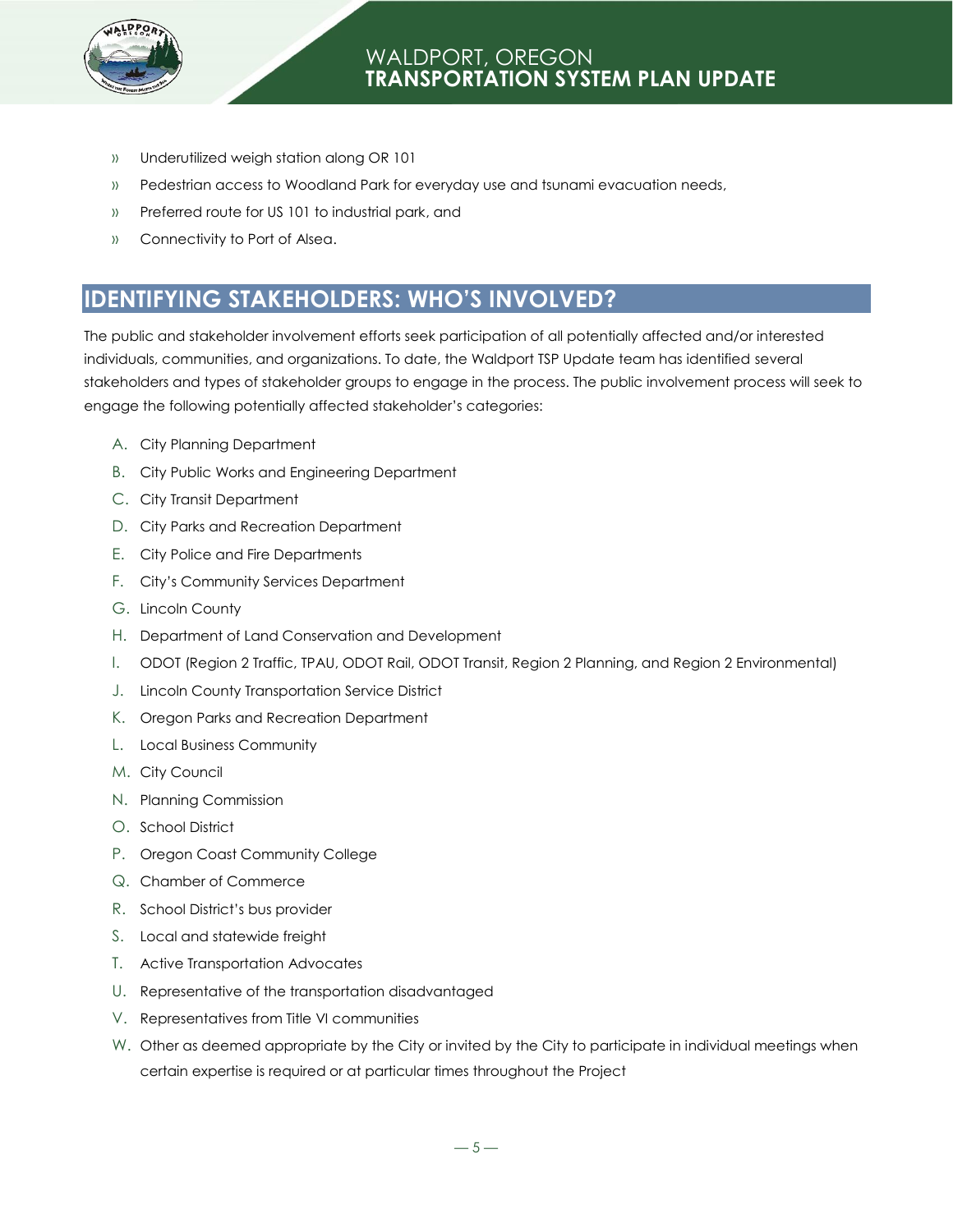

## **DECISION-MAKING FRAMEWORK**

**Waldport City Council** is the project's final decision maker and will adopt the updated TSP following review of the final community and technical staff recommendations. The **Project Management Team** will make day-to-day decisions and recommendations to the City Council based on technical input, policy guidance, and stakeholder input from the **Project Advisory Committee** (PAC) and the general public. The decision-making structure for the Plan was developed to establish broad-based support for the project. The decision-making structure is shown in Figure 1:



**Project Management Team:** The Project Management Team (PMT) is composed of a City Project Manager (PM), Agency Project Manager (APM), and Consultant. Kittelson & Associates is the lead consultant and manages the consultant team that also include Angelo Planning Group. The PMT will provide overall guidance for the Project. The PMT shall meet during performance of individual tasks in order to coordinate logistics of the Project and to give feedback to Consultant.

**Project Advisory Committee:** The Project Advisory Committee (PAC) may be made up of representatives from City departments, ODOT departments, County departments, local business community, educational representatives, representatives from transportation disadvantaged or Title VI communities, or others as determined by the City.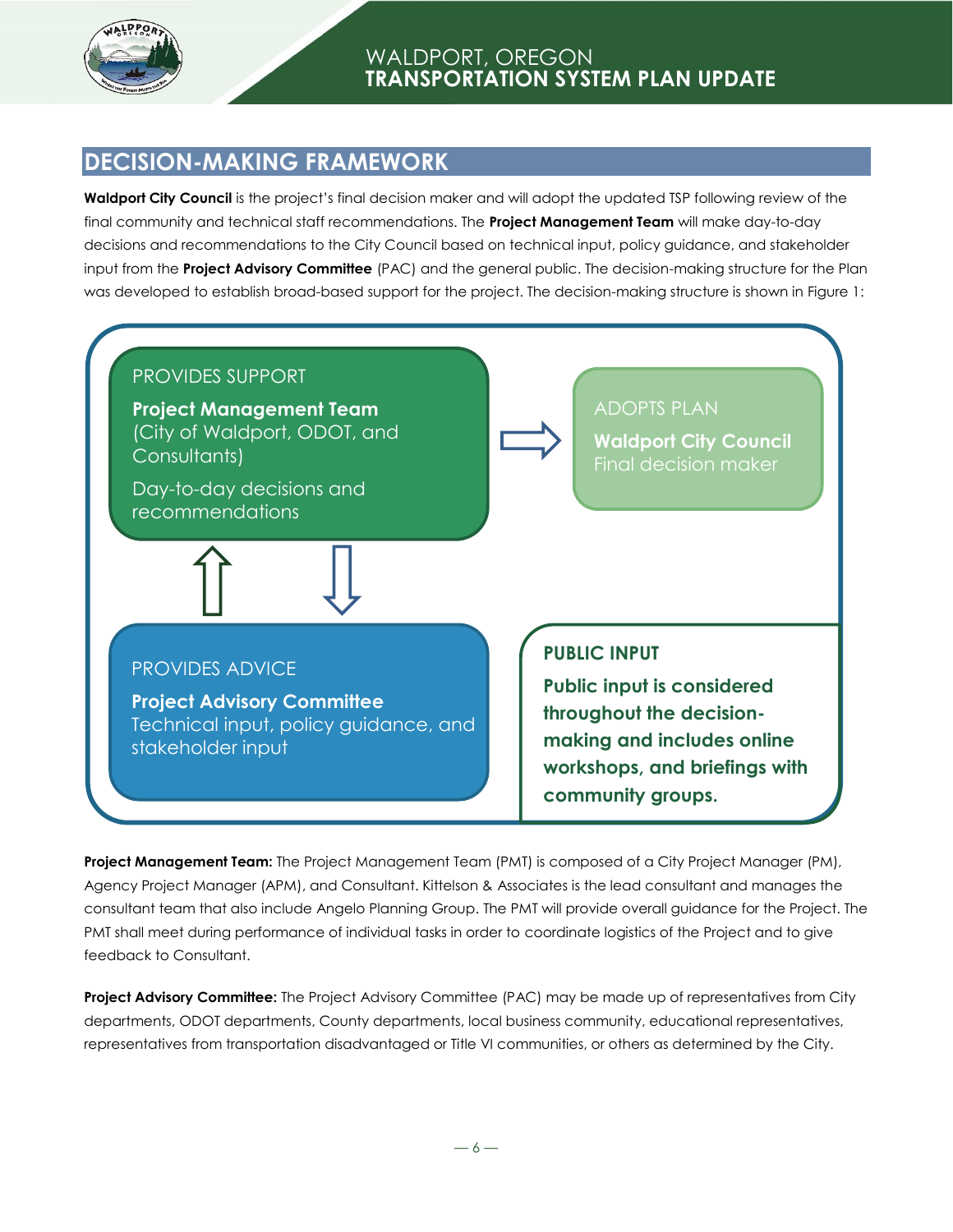

# **CRITICAL SUCCESS FACTORS**

The purpose of the public involvement program is to share information and gather input regarding the needs and issues of Waldport residents, the public, stakeholders, and interested parties. The critical success factors identified for public involvement as well as the overall planning process are to:

- » Engage stakeholders and the public
	- − A successful transportation planning process that results in an adoptable and implementable plan is dependent upon a strategic public involvement program that is engaging and encourages participation. Encouraging participation in Waldport is challenging because there is a large amount of seniors and part-time residents. Using creative solutions from those that know and understand the issues best, people living and working in the community, can encourage engagement and participation in the planning process.
- » Incorporate planning since 1999 TSP
	- The plan and policy review will summarize the transportation related projects identified in each plan and what need they are addressing. Working with the PMT and PAC, the consultant team will identify which projects are broadly supported, are questionable, or no longer needed or desired. This will help identify planning gaps, aid in the needs and alternatives analysis, and identify specific areas to solicit stakeholders and the public input.
- » Define complete networks for all modes of transportation
	- Many of the City's recent plans include enhancing the transportation system to increase connectivity, provide access to trails and recreation, and improve facilities and the urban environment for walking and biking. This TSP update needs to fill in the gaps in these plans. The consultant team will define connected networks for walking and biking to key destinations (transit, schools, recreation, downtown, etc.) throughout Waldport. The projects identified to complete the network will be context sensitive, include low-cost treatment options, and be prioritized.
- » Update TSP and code to comply with State and Local requirements
	- − Several changes have occurred in TSPs since 1999. The update will ensure the TSP update and its' implementing elements meet State and Local requirements, including ODOT's TSP guidance.
- » Identify funding opportunities
	- − Obtaining funding resources is a critical success factor to developing an implementable plan. The consultant team will identify and forecast existing revenue sources and identify additional sources the City could pursue. Portions of the plan likely to be funded with existing revenue sources only will be identified along with those that would be eligible for other potential funding sources.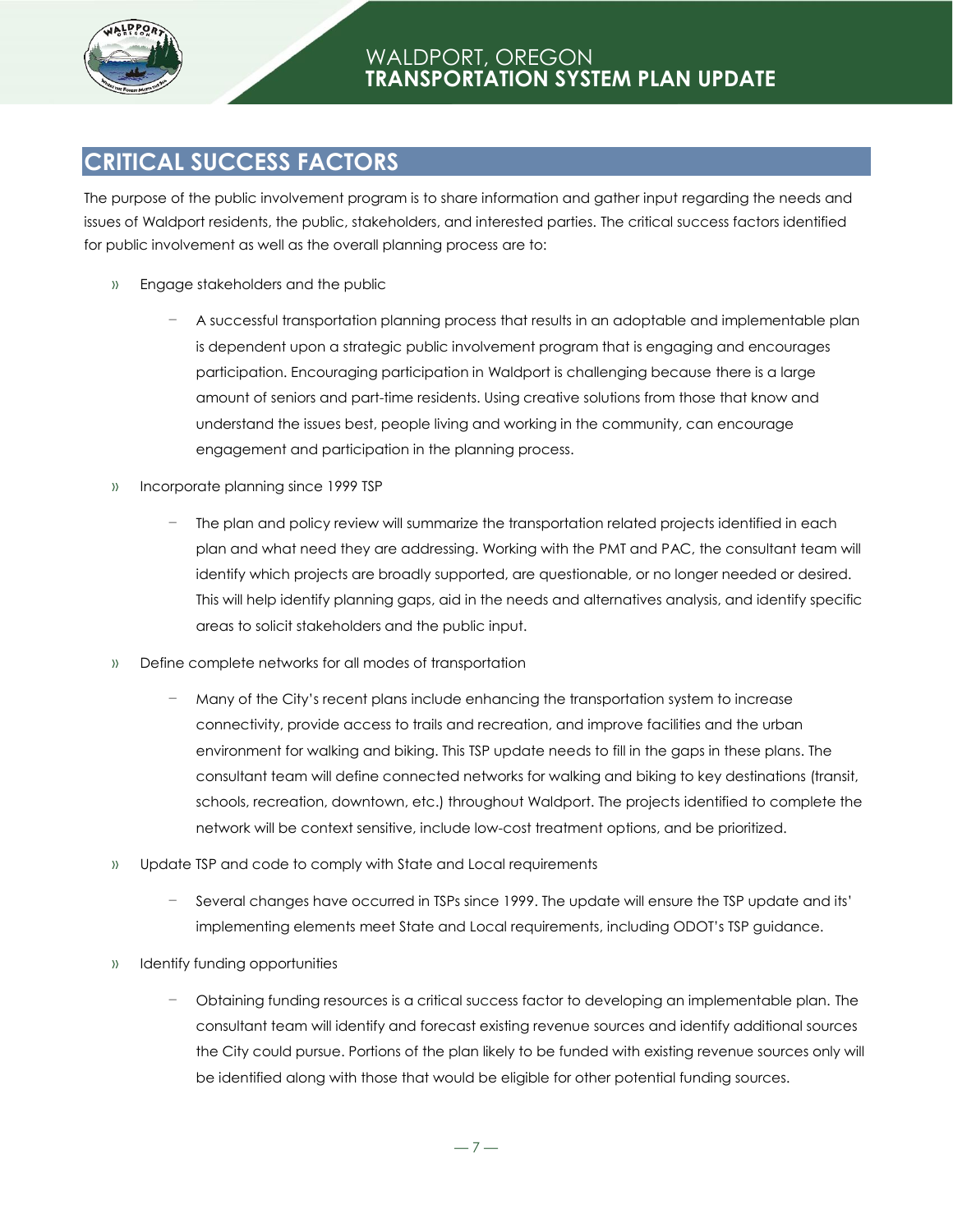

## **PUBLIC INVOLVEMENT TOOLS**

The primary aspect of public involvement will be through the project website, PAC meetings, virtual public meetings, and Planning Commission and City Council meetings. A PAC that consists of technical and community representatives can be a very effective method to engaging small cities. Below is a list of stakeholder engagement and informational tools and activities that will be used throughout the project to engage, inform a broader public audience, and maximize participation of the diverse community.

**Public Involvement and Communications Plan** *(This document)*: Consultant will develop a Public Involvement and Communications Plan that defines the public outreach activities and public involvement goals and objectives. The plan is meant to be a flexible guide for public and stakeholder engagement, and the team may deviate from the plan as needed to improve public involvement and communications.

**Project Website** *(Ongoing)*: Consultant will develop a project website to include project information, schedule, tech memos, maps and graphics, an interactive on-line mapping tool, upcoming meeting information, project materials completed to date, future opportunities to provide input, and opportunities to comment to the Project Team.

**Project Overview Video** *(Ongoing)*: Consultant will develop a short project overview video to raise awareness of the project. The video will be accessible via the project website.

**Stakeholder database** *(Ongoing)*: The Consultant will develop a database that will inform stakeholders. The database will be updated throughout the process as new stakeholders and interested parties become involved in the project.

**Project Outreach Materials** *(Ongoing)*: At each key project milestone, Consultant will produce project informational materials, such as factsheets. Anticipated forms of outreach may include:

- » Send mailers to property owners and tenants at project initiation and before major outreach,
- » Partner with the Waldport Chamber to employ member list to advertise the project and participation opportunities (www.waldport-chamber.com/alphabetical.php),
- » Explore opportunities to work with other coastal chambers, particularly Newport, Florence, and Lincoln City, to reach employees that may work in those communities,
- » Hold meetings at the Waldport Community Center; do outreach at the Wednesday Market (www.waldport.org/Departments/communitycenter.php),
- » Provide public comment opportunities at PAC meetings and advertise the opportunity for comment at all meetings,
- » Have workshops with elementary school children to educate them on safe routes to school, engage them in de-signing routes, and encourage them to invite their parents to public meeting to see the ideas they developed in school,
- » Ensure all workshops employs an active bottom-up public engagement process which includes providing participants a basic understanding of the needs (Tell Me); Integrating several 101 short courses into the workshop so that stakeholders and the public gain a better understanding of the solutions (Show Me); and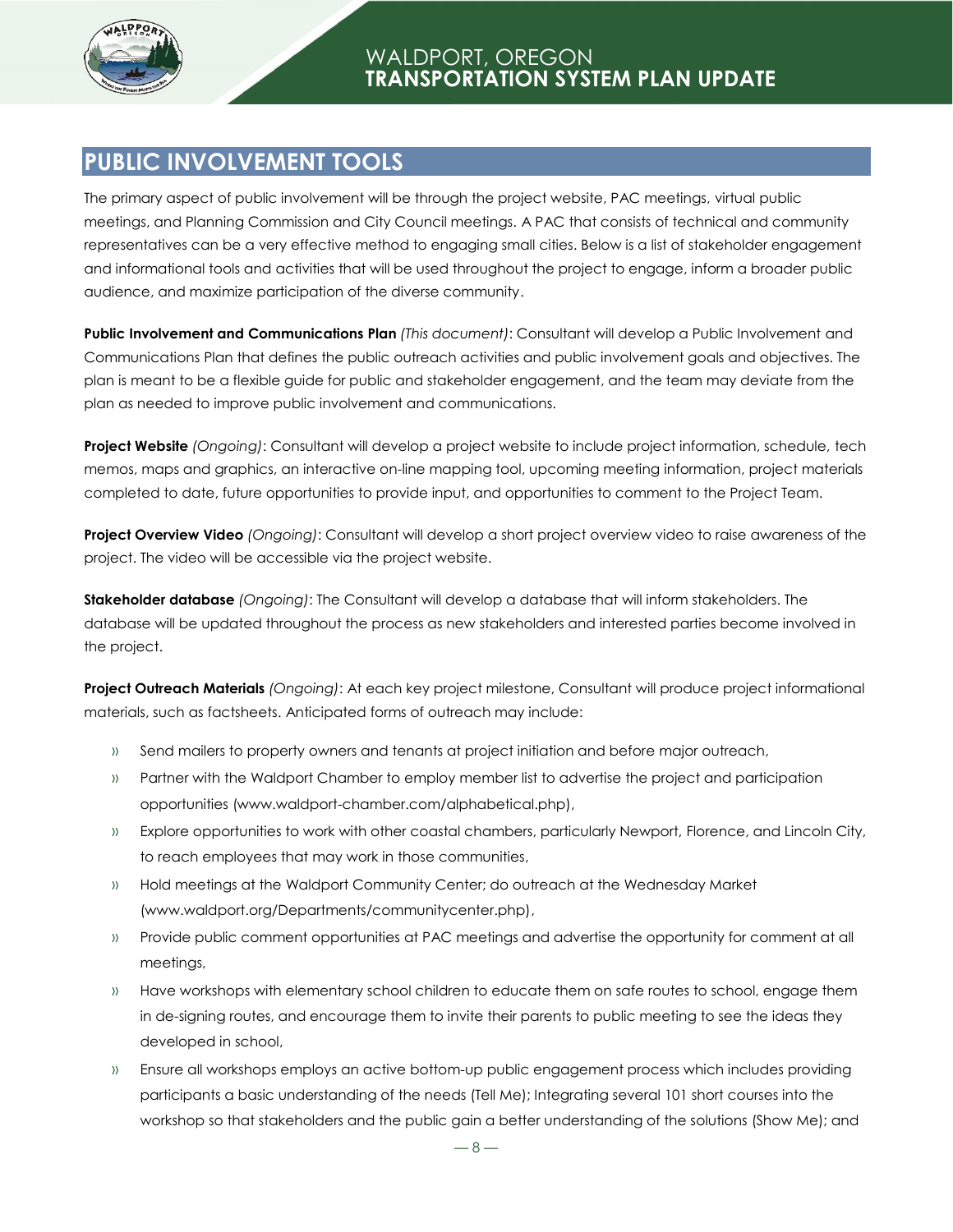

engaging participants to develop alternatives in a workshop environment (Involve Me). This will build ownership and trust by participants that will expedite accept, adopt, and help implement the plan.

**Comment collection, analysis and responses** *(Ongoing)*: The City will log and analyze public comments and coordinate responses to comments and share with the Project Team. The log will include comments from all sources, including emails, phone calls, web form submissions, and comments made during presentations and briefings with stakeholders. Specific to the public workshops, Consultant will provide the City with a log of comments received online to add to the overall project comment log.

**News Releases** *(Ongoing)*: The City will identify opportunities to keep the project in the news by producing media releases. Releases will be sent prior to workshops and at key milestones.

**Project Advisory Committee** *(Ongoing)*: The PAC will validate base conditions, help define the project goals and objectives, help develop alternatives, review the evaluation, and confirm the selection of a preferred alternative and the implementation plan. Four PAC meetings are anticipated.

**Online Open Houses**: Consultant will develop and manage three online open houses. The open houses will provide an opportunity to gather input from members of the community. The open houses will provide people the opportunity to participate over an approximately two-week timeframe.

**Council Briefings**: The City will provide briefings to Waldport City Council at key milestones.

**Notification of Online Open Houses**: The City will notify the public about public commenting opportunities. Outreach and notification should occur approximately one month prior to each workshop, to guarantee inclusion in various media and outreach sources. The City of Waldport will use a variety of methods to invite the public to participate, such as:

- » **Email to interested parties** list (two weeks prior to each workshop, and on the day that virtual workshops go live),
- » Postings to the **NextDoor** social media site,
- » **Post flyers** at locations where community members gather,
- » **Outreach to the schools:** include meeting notification in local school newsletters and outreach sources (i.e., PTA emails, school newsletters, PeachJar, etc.),
- » **Partnership with local groups:** Work with local organizations and groups to encourage them to promote outreach opportunities through their email blasts, newsletters, online calendars, or social media platforms,
- » **Press releases** prior to each public outreach event, and
- » **News articles or op-ed pieces to be featured in the South Lincoln County News.**

**Informational Tabling**: At the start of each online open house, the City could host information booths at community events such as farmers' markets and seasonal festivals to provide one-on-one opportunities to talk about the project and get feedback from the public and promote the online event. As appropriate, tabling opportunities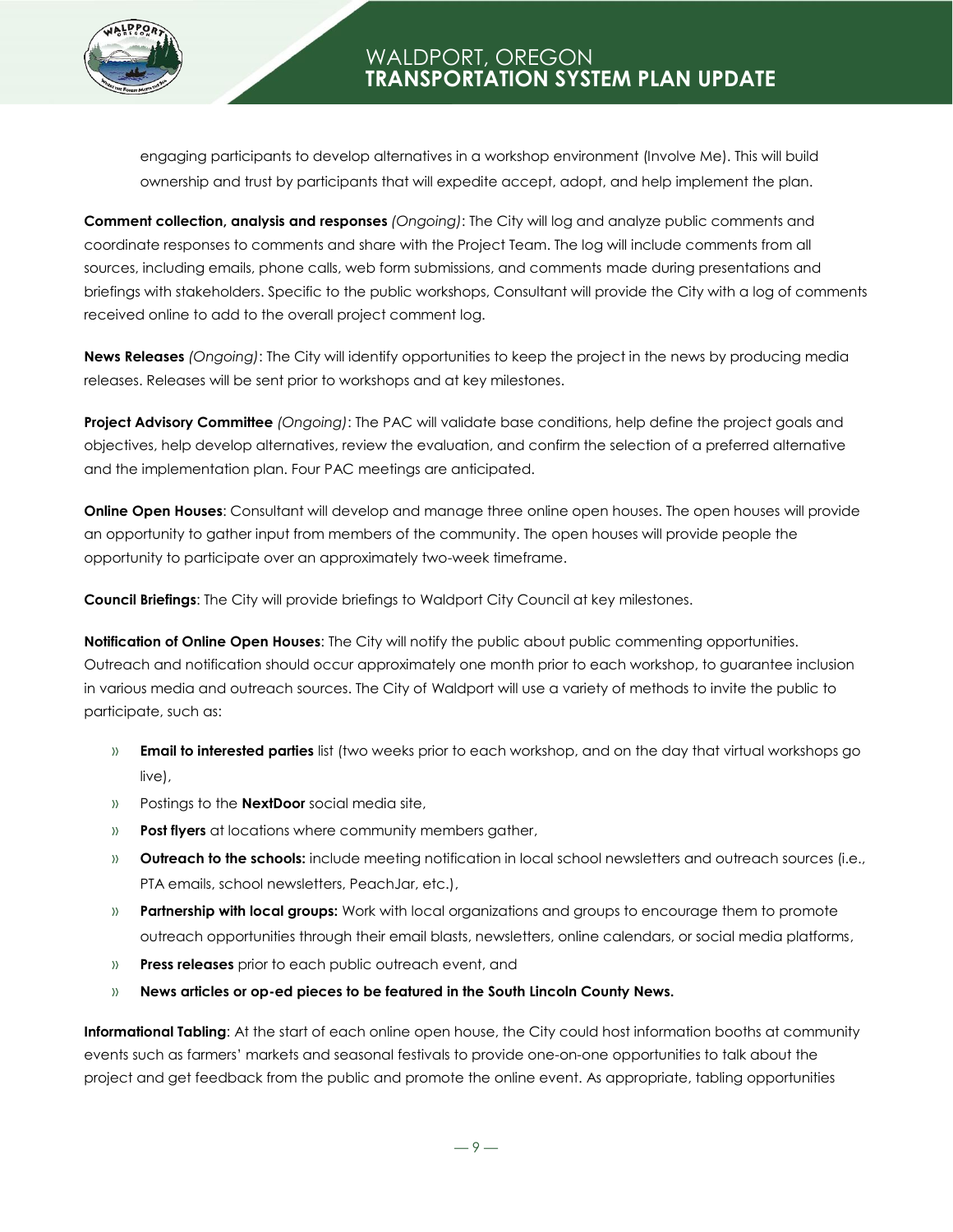

may include I-pads or paper surveys to allow residents to participate in the workshop on-site. Informational tabling could take place at:

- » Waldport Community Center
- » Waldport Public Library
- » Ray's Food Place (580 NE Broadway, NE Commercial Street)
- » Crestview Heights School/Waldport High School

**Presentations to Community Groups and Organizations**: The City could meet with interest groups such as neighborhood and business groups, service providers, multicultural interests, schools and student groups and others, to discuss the project and collect input. This could include meetings with:

- » Waldport Lions Club (twice monthly meetings)
- » Oregon Coast Visitors Association
- » South Lincoln Resources

## **OUTREACH & REPORTING PROTOCOLS FOR TITLE VI REQUIREMENTS**

Outreach and reporting protocols for Title VI requirements that will be incorporated into public involvement and communications efforts include:

- » Identify Title II, Title VI, and EJ populations early in the planning process,
- » Engage existing community organizations such as local churches or advocacy groups that work with or serve Title II, Title VI, and EJ populations,
- » Partner with nonprofits and established community groups, in particular those that provide assistance to minorities to conduct outreach,
- » Ensure the planning process does not result in projects that have a disproportionate negative impact on Title II, Title VI, and EJ populations,
- » Advertise upcoming meetings in locations where Title II, Title VI, and EJ populations live and work,
- » Ensure advertisements are translated appropriately and indicate how people can participate,
- » Host public meetings in locations that are accessible and where the populations feel comfortable (i.e. Nongovernmental facility, community church),
- » Include opportunities for Title II, Title VI, and EJ population input at stakeholder engagement meetings that are inclusive of key user groups within the community,
- » Having child care available to make attendance more feasible for lower income residents and create a comfortable environment for families and youth to attend, and
- » Ensure the planning process does not result in projects that have a disproportionate negative impact on Title VI and EJ populations, such as displacing Title VI and EJ populations or create barriers between Title VI and EJ populations and the rest of the community.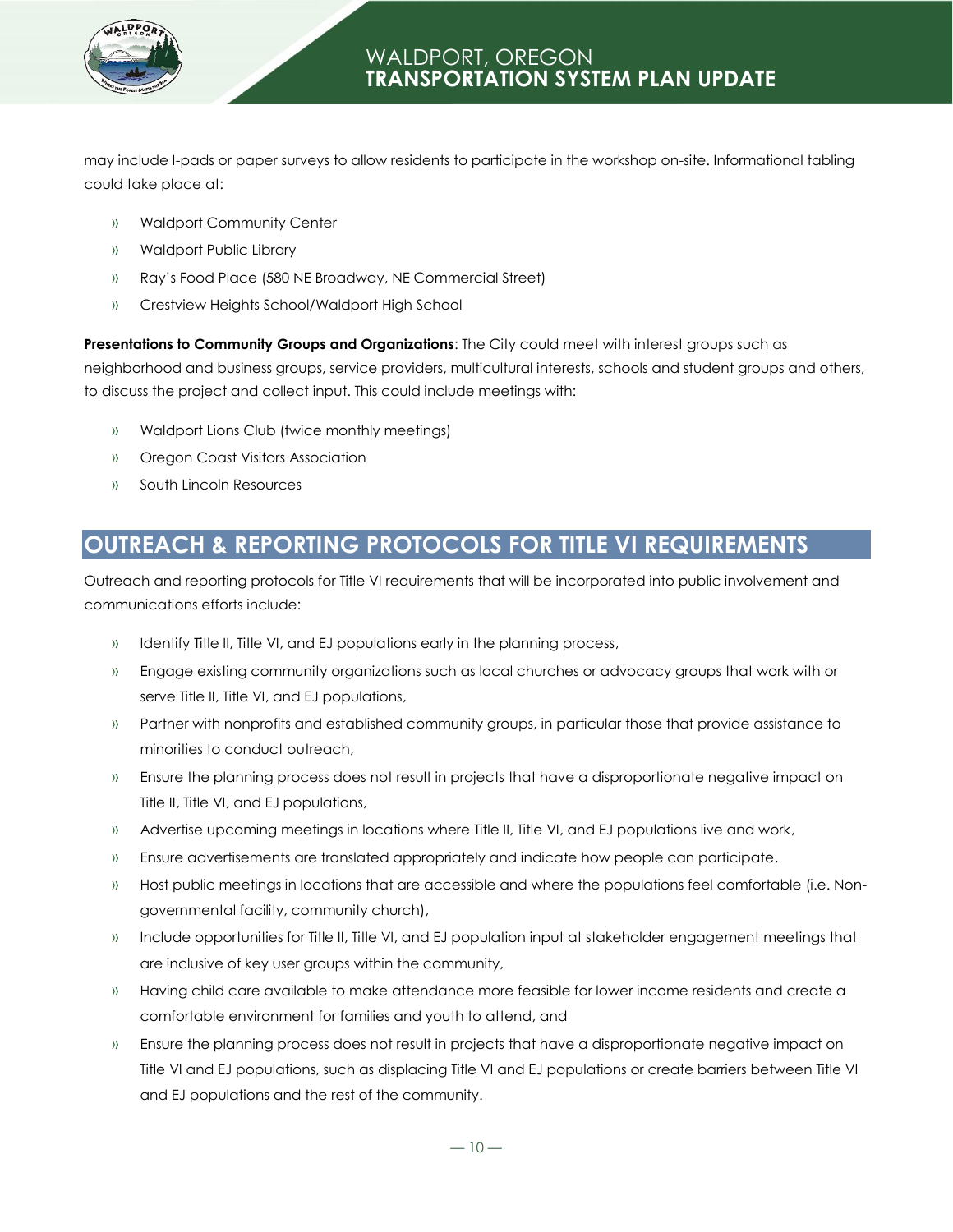

# **DEMOGRAPHIC ANALYSIS**

The purpose of the public involvement program is to share information and gather input regarding the needs and issues of Waldport residents, the public, stakeholders, and interested parties. The following figures illustrate different demographic groups in the City of Waldport by census tract.

#### **Figure 2: Minority Populations**



Figure 2: Minority Populations illustrates the location of minority populations in the City of Waldport. The U.S Census Bureau's American Community Survey, minority populations include non-white racial groups as well as people identifying as Hispanic or Latino. The south census tract has a higher concentration of minority populations.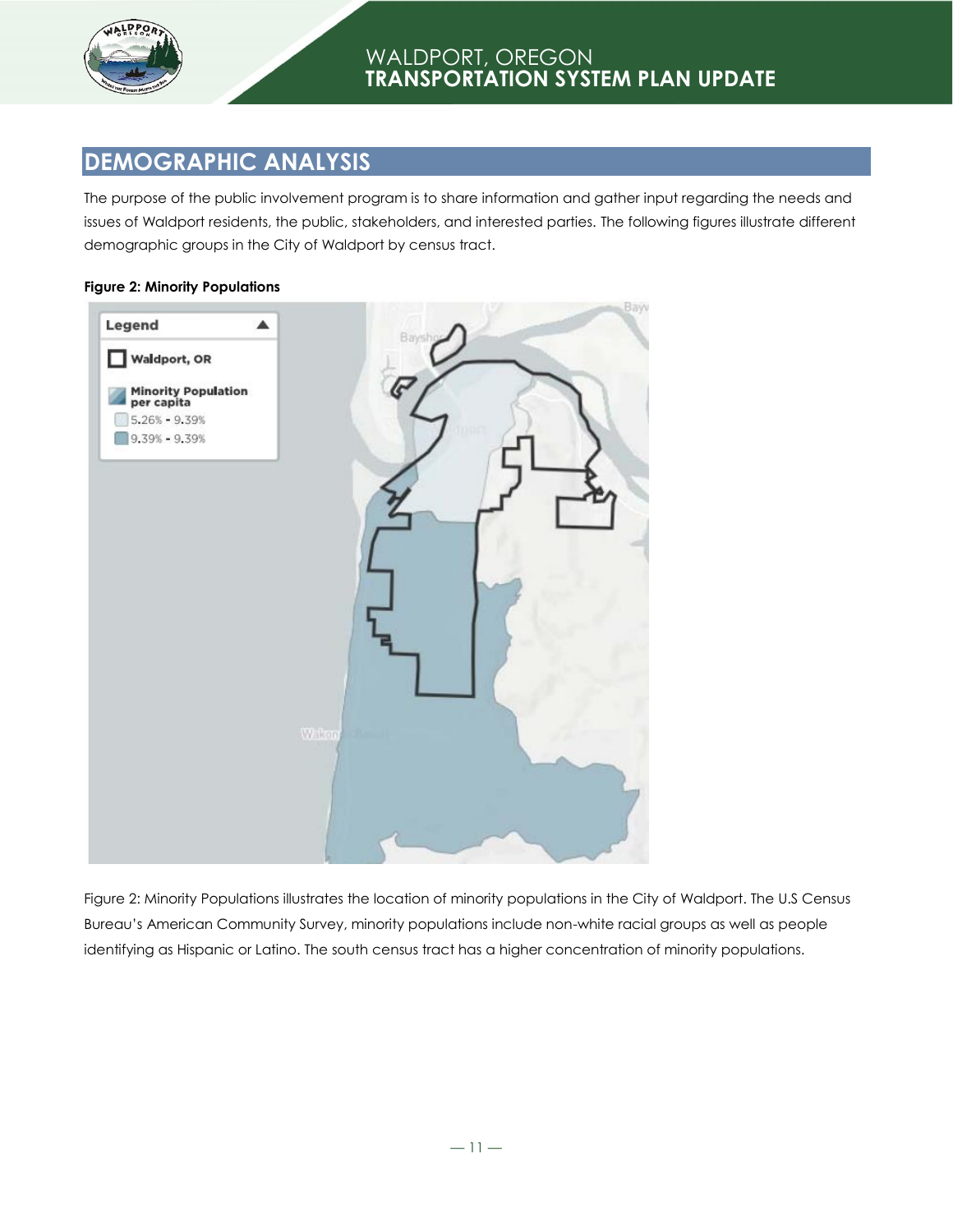

#### **Figure 3: Population 65 and Over**



Figure 3: Population 65 and Older illustrates the locations of people age 65 and older in the City of Waldport. The south census tract has a higher concentration of people ages 65 and over.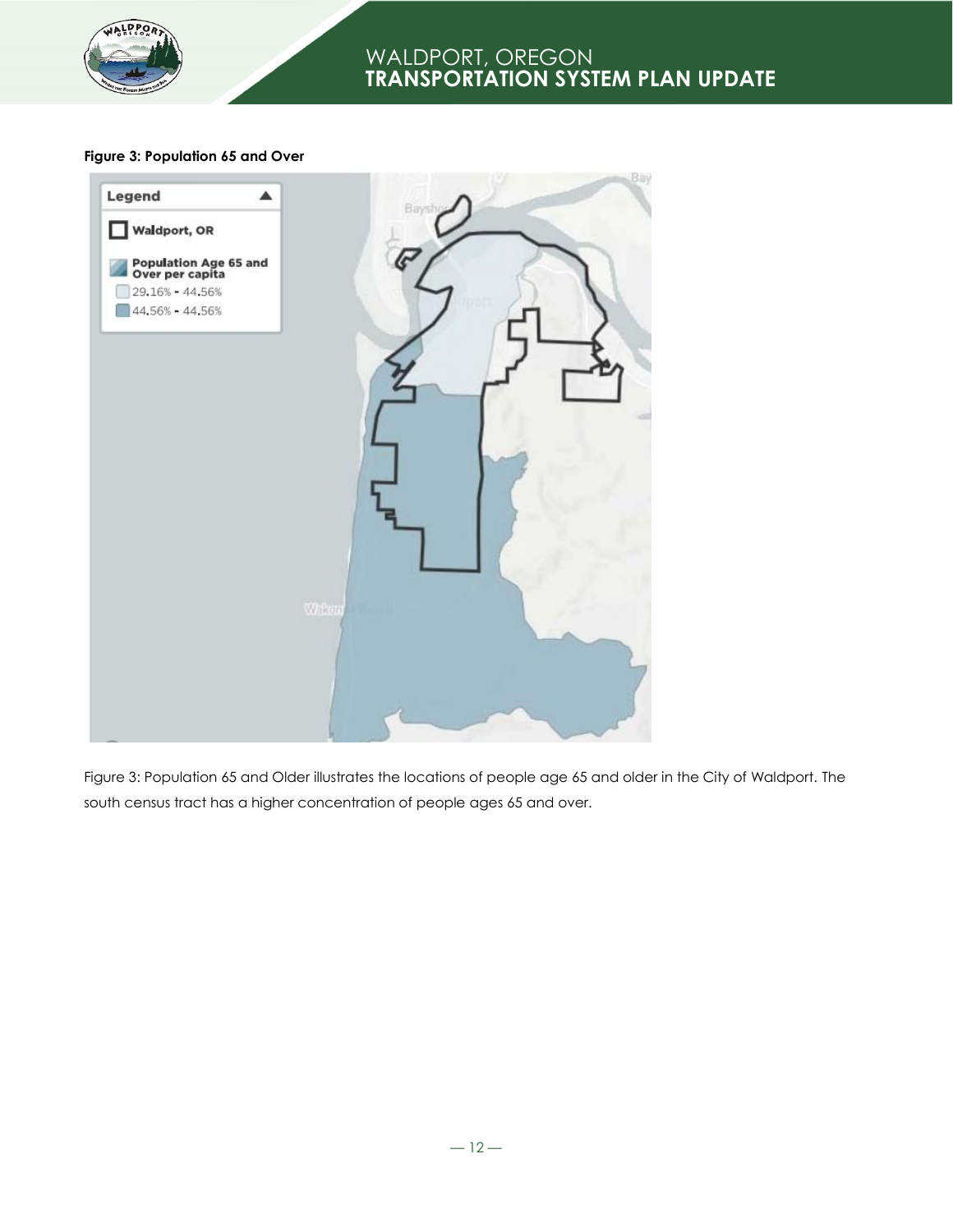

#### **Figure 4: Population under 18**



Figure 4: Population under 18 illustrates the location of people under the age of 18 in the City of Waldport. The north census tract has a higher concentration of people ages 18 and under.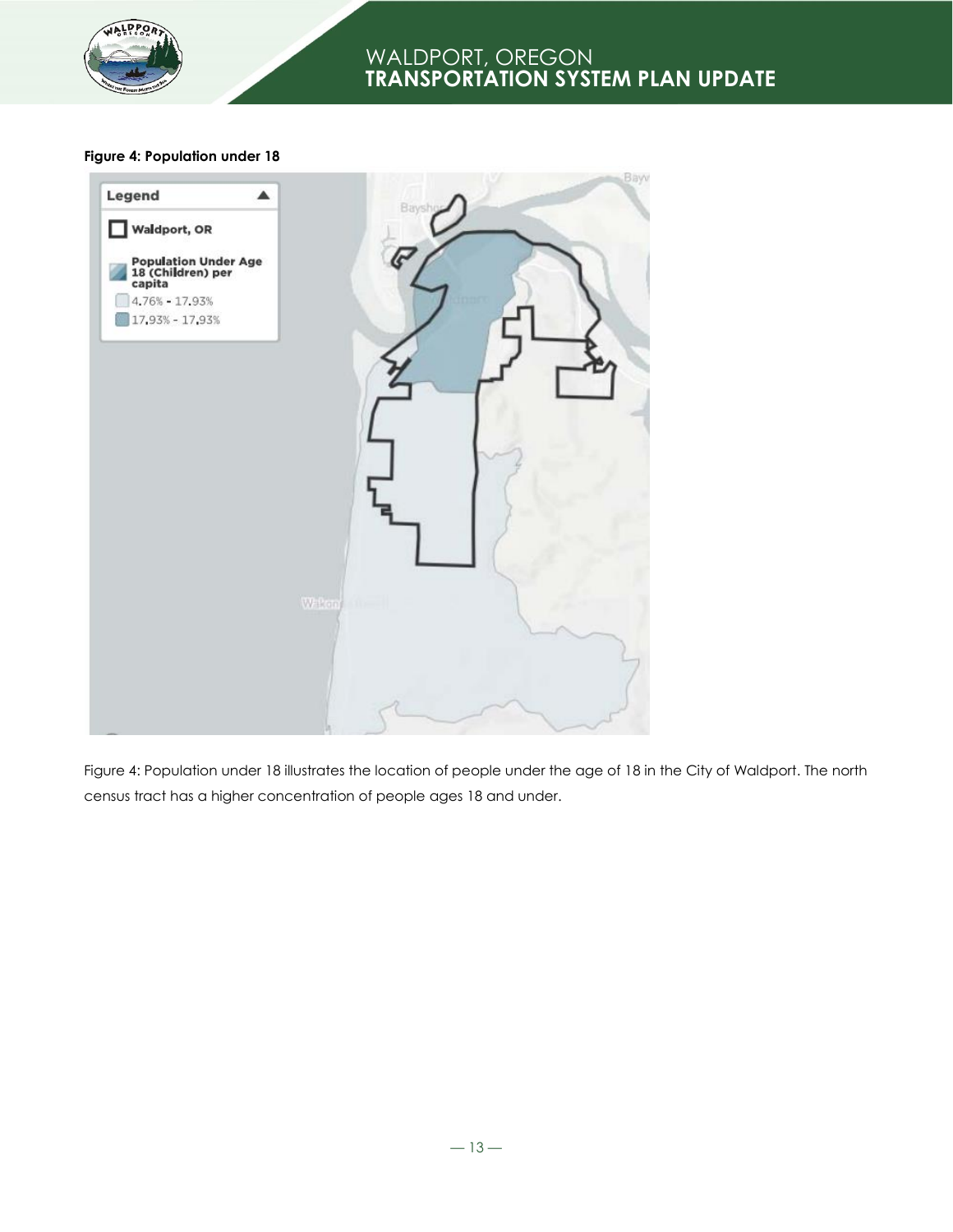

#### **Figure 5: Populations in Poverty**



Figure 5: Populations in Poverty illustrates households below the poverty level in the City of Waldport. The federal poverty level is calculated by the size of the household and is adjusted annually – the federal poverty level for an individual is \$12,140 in annual earning, and \$25,100 for a household of four. <sup>1</sup> The north census tract has a higher concentration of households below the poverty line.

l

<sup>1</sup> https://www.healthcare.gov/glossary/federal-poverty-level-fpl/